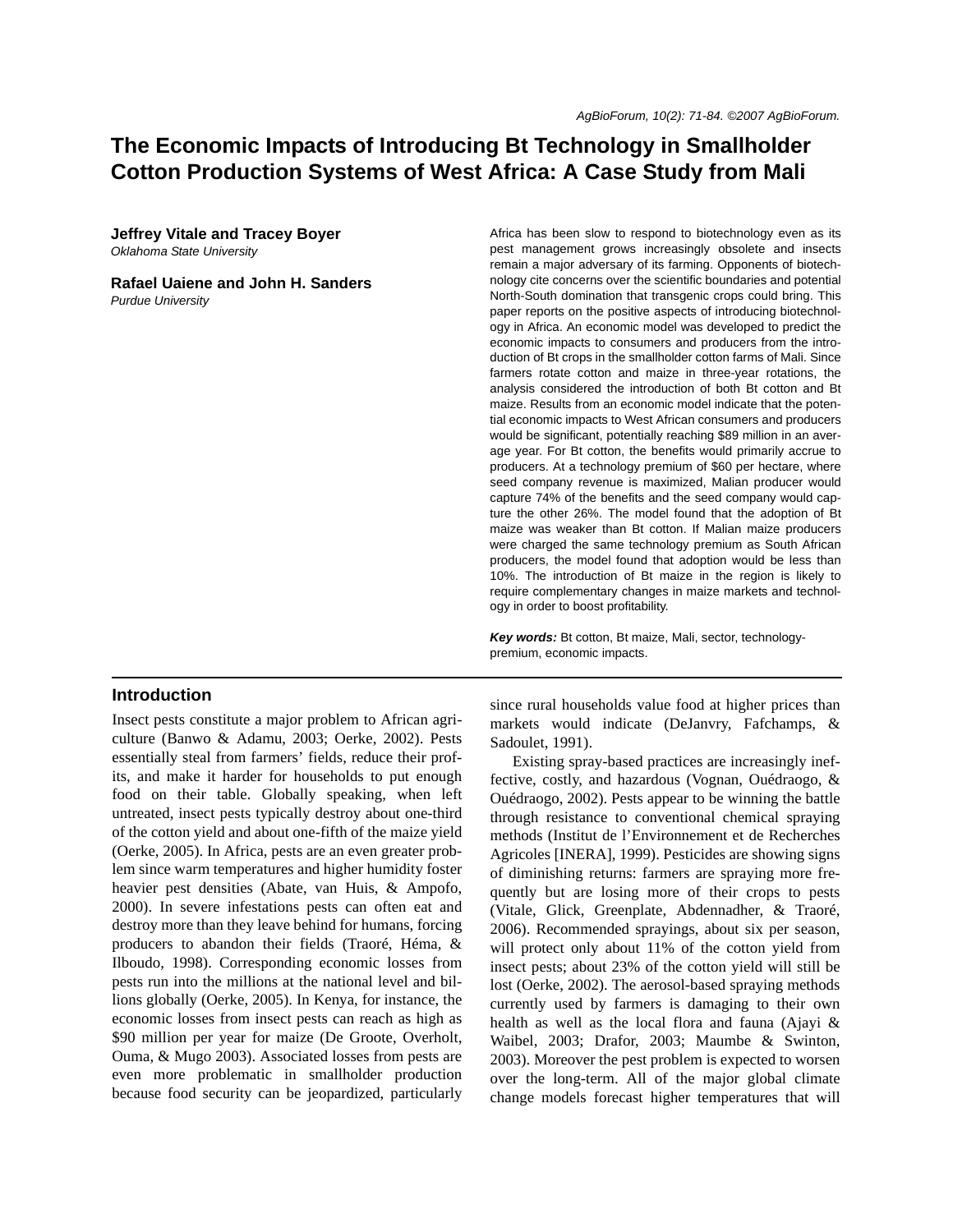promote higher pest populations within the region (Hulme, 2005; Pimentel, 1993).

Bioengineered crops offer African farmers an alternative pest control practice to chemical sprays (Huesing & English, 2004). In particular, Bt cotton and Bt maize have been developed to allow plants to protect themselves from insect pests. Scientists have engineered these varieties to express a gene derived from soil bacterium, *bacillus thuringiensis* (Bt), which is an effective agent in killing bollworms and other insect pests that afflict cotton and maize (Greenplate et al., 2003; Perlak et al., 1990). Individual Bt cry proteins are highly specific to certain caterpillars and do not target other insects (Hofte & Whiteley, 1989; MacIntosh et al., 1990; Sims, 1997), unlike conventional pesticides, many of which kill across a wide spectrum of both targeted and non-targeted (often beneficial) insects. The primary advantages of bioengineered crops are higher yields and reduced pesticide costs. The direct application of Bt from within the plant itself provides enhanced protection that increases yields and eliminates the need for conventional chemical sprayings to control Lepidoptera, the chief enemies of cotton (American bollworm) and maize (spotted stem borer).

Studies such as Qaim and DeJanvry (2005) in Argentina show that although Bt cotton reduced the number of pest sprayings, secondary pests such as sucking and piercing insects remained a problem. Bennett, Ismael, Morse, and Shankar (2004) found similar reductions of spraying for Bollworm control compared to conventional cotton in Mahareshtra State, India. Smale, Zambrano, and Cartel (2006) provide an overview of the economic impact of Bt cotton use in developing countries that includes an assessment of yield, pesticide use, input cost, and profits that show Bt cotton to provide significant benefits.

The technical merits of the Bt crops are hard to argue against since so many farmers throughout the world are using them. The adoption of Bt crops has taken place at unprecedented levels. Since its introduction on US farms in 1996, the adoption of Bt cotton has risen to cover 83% of US cotton acres (James, 2006). Similar levels of Bt cotton adoption have occurred in Australia. Among developing countries, China and India are the leading adopters of Bt cotton. China planted 3.5 million ha of Bt cotton, and India planted 3.8 million ha of Bt cotton in 2006 (James, 2006). Globally, 38% of the world cotton acreage was planted to Bt cotton, and 19% of total area planted to maize was genetically engineered in 2006 (James, 2006).

Ironically, opposition to biotechnology has, at times, been strongest in Africa, a region that could potentially benefit the most from it (Cohen & Paarlberg, 2002). Bt crops are a scale-neutral technology and benefit both the smallholder and commercial producer. Of the 10.3 million farmers growing biotech crops in 2006, close to 90% were small, resource-poor farmers from developing countries who grew Bt cotton (James, 2006). However, the biotechnology debate in Africa has been divisive with concerns over the boundaries of science and issues of political economy loudly voiced by special-interest groups and African governments (Paarlberg, 2001; Spielman, 2007). Most visibly, southern African nations, such as Zambia, refused food aid in the form of GM corn during widespread drought-induced famine in 2002 (Zerbe, 2004). The Zambian government cited fears that GM corn would contaminate local seed stocks since adequate segregation measures have not been established (Zerbe, 2004). The Bt debate should, however, be balanced. It needs a factual assessment of the benefits that Bt technology can generate for African farmers and consumers, even if the technology is privately provided. Only through an open debate can policy makers and its citizenry make informed decisions regarding biotechnology.

This paper documents the potential economic impacts of introducing bioengineered crops, Bt cotton and Bt maize, in the West African region. The expected benefits from Bt cotton and Bt maize are initially assessed from an entomological perspective. The insect pests that cause the most significant damage to cotton and maize production in West Africa are identified. The expected efficacy of control that existing Bt cotton and Bt maize products would have on each pest is then assessed using empirical evidence drawn from field studies in Burkina Faso and from other sources in the region. An economic model is then used to estimate the potential economic impacts from the introduction of Bt cotton and Bt maize in Mali. The Mali study area was chosen since Mali well represents cotton and maize production in West Africa and is a significant producer of both commodities.

The paper is structured as follows: (a) the next section provides background on the importance of maize and cotton to West African agriculture; (b) this is followed by a section on entomology that describes the nature of the insect pest problem within the West Africa region; (c) the economic model and methodology is then presented, and model results of the potential impacts from Bt cotton and Bt maize are provided and dis-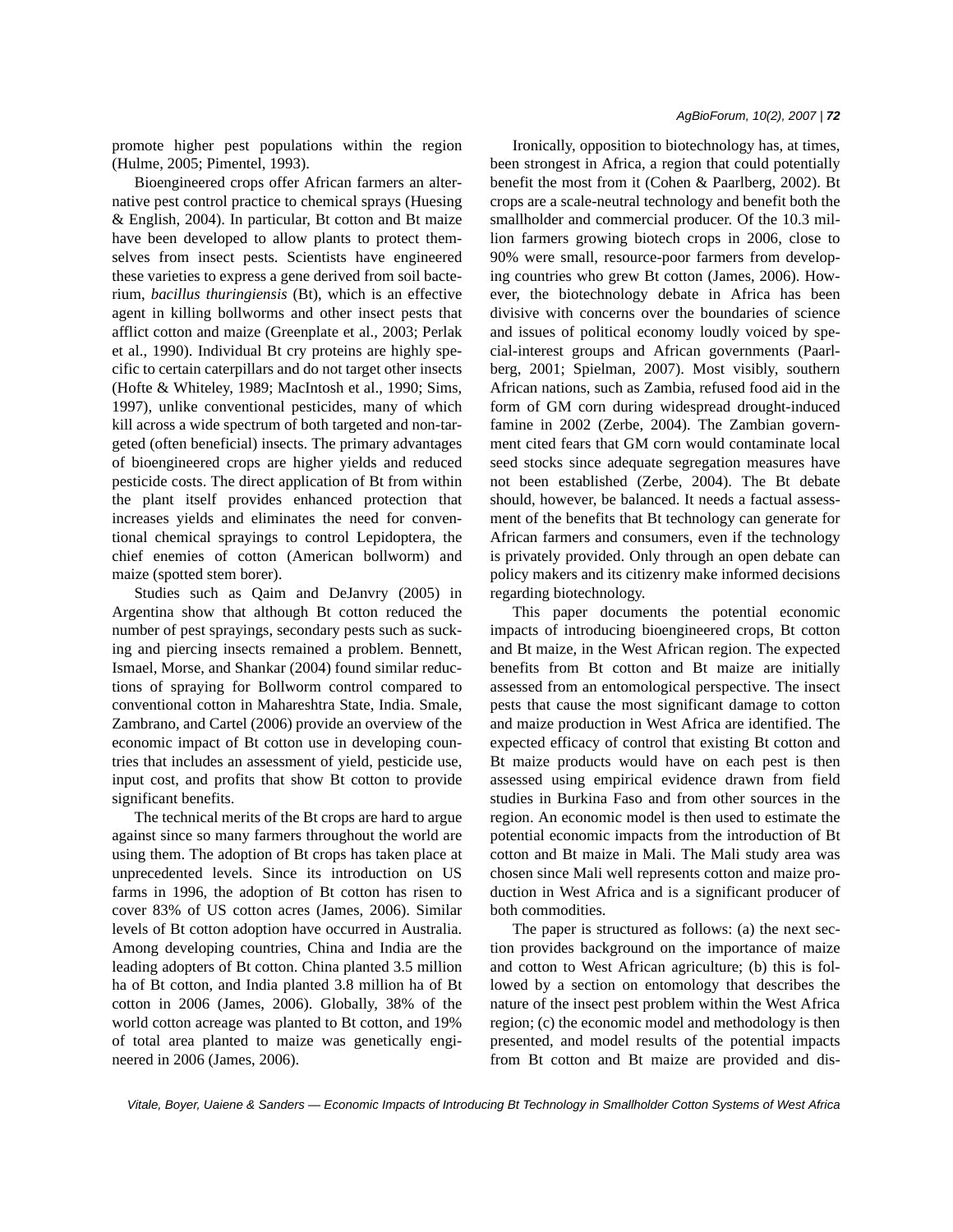

**Figure 1. Cotton area and yield patterns for West Africa.**  *Source: FAOSTAT (2006).*



**Figure 2. Maize area and yield patterns for West Africa.** *Source: FAOSTAT (2006).*

cussed; (d) the paper ends with conclusions on recommended policies and future areas of research.

## **Background**

Cotton is one of the most important cash crops in West Africa and is a vital catalyst to economic development in the region. Cotton is the most important agricultural export and constitutes a major share of export earnings in Mali (25%), Benin (38%), Burkina Faso (51%), and Chad (36%) (Food and Agriculture Organization of the United Nations, Statistics Division [FAOSTAT], 2006). Cotton has been produced in West Africa since the colonial era, where it was concentrated in the semi-arid regions. The prevalence of disease and insect pressure limited agricultural development in the wetter, higher potential areas. Over the past two decades, frontier areas in the sub-humid tropics have opened (McMillan et al., 1998). Cotton production has expanded into these more humid areas that has enabled a 250% increase in cotton

area over the recent past, but has also increased the need for improved crop protection (Figure 1).

Cotton has been one of the major agricultural success stories since independence took hold of the region in the early 1960s (Bingen, 1998). Yields have increased steadily over the past few decades; today they approach those obtained in the developed world (Figure 1). Despite the advances in technology and increased efforts to better manage soils, cotton yields have leveled off due to soil depletion and ineffective pest management (Vognan et al., 2002). Opportunities to raise yields in conventional ways are dwindling. Bt cotton offers an alternative approach to raising cotton yields through improved pest management that leaves more fiber in the field at harvest.

A major co-benefit from the development of the cotton sector has been the simultaneous increase in maize production (Sanders, Ramaswamy, & Shapiro, 1996). As cotton expanded throughout West and Central Africa, so did maize (Figure 2). Maize remains primarily a subsistence-oriented crop, but marketing condi-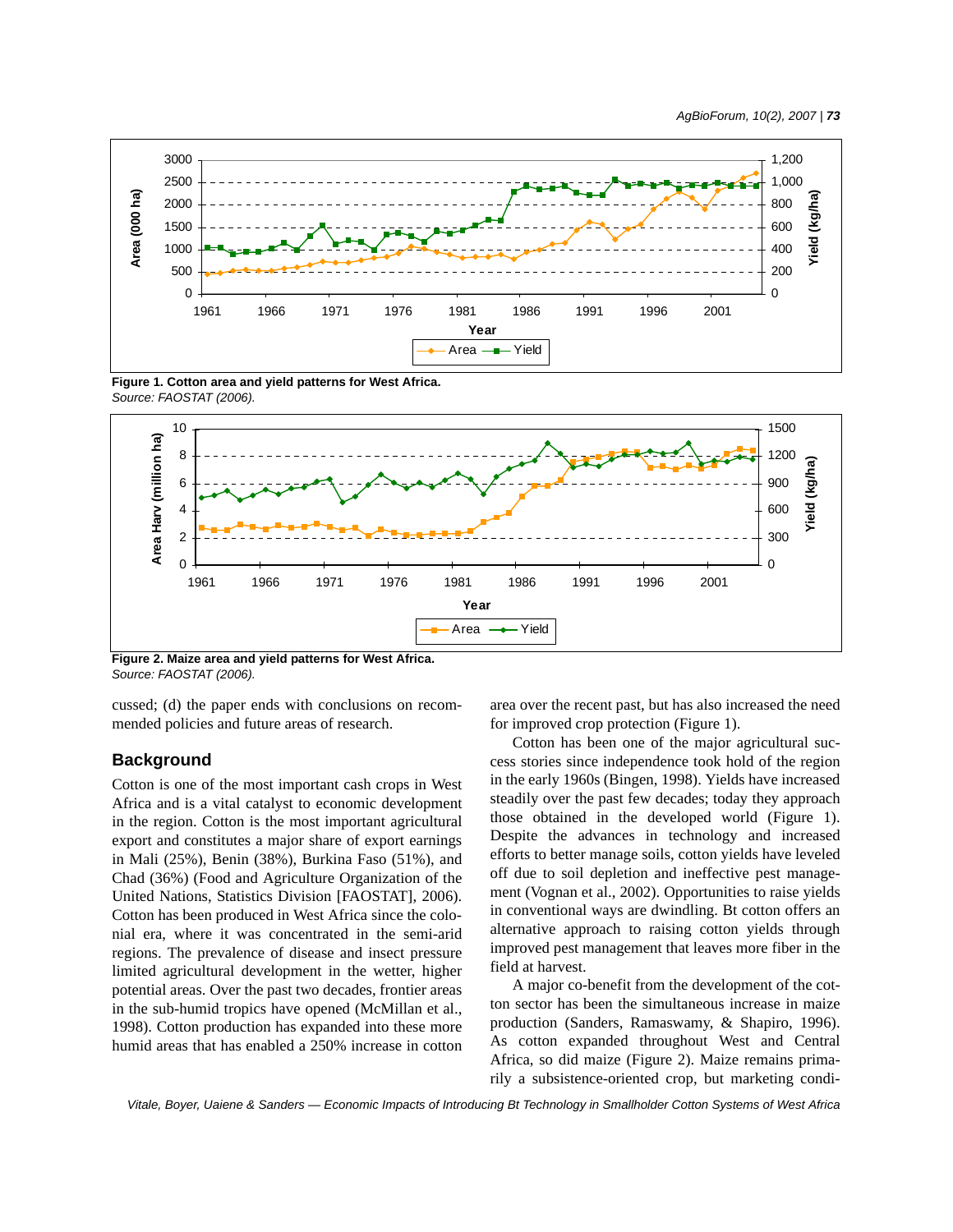| Country             | Early season pests<br>(In order of importance) | <b>Control by Bt</b><br>cotton <sup>a</sup> | Late season pests<br>(In order of importance) | <b>Control by Bt</b><br>cotton <sup>a</sup> |
|---------------------|------------------------------------------------|---------------------------------------------|-----------------------------------------------|---------------------------------------------|
| <b>Benin</b>        | Helicoverpa armigera                           | Complete                                    | Helicoverpa armigera                          | Complete                                    |
|                     |                                                |                                             | Pectinophora gossypiela                       | Complete                                    |
| <b>Ivory Cost</b>   | Helicoverpa armigera                           | Complete                                    | Pectinophora gossypiela                       | Complete                                    |
|                     |                                                |                                             | Earias spp.                                   | Partial                                     |
|                     |                                                |                                             | Helicoverpa armigera                          | Complete                                    |
| Mali & Burkina Faso | Helicoverpa armigera                           | Complete                                    | Helicoverpa armigera                          | Complete                                    |
|                     |                                                |                                             | Diparopsis castanea                           | Partial                                     |
|                     |                                                |                                             | Earias spp.                                   | Partial                                     |
| Senegal             | Helicoverpa armigera                           | Complete                                    | Helicoverpa armigera                          | Complete                                    |
|                     |                                                |                                             | Earias spp.                                   | Partial                                     |
|                     |                                                |                                             | Diparopsis watersi                            | Partial                                     |
| Togo                | Diparopsis watersi                             | Partial                                     | Diparopsis watersi                            | Partial                                     |
|                     |                                                |                                             | Helicoverpa armigera                          | Complete                                    |
|                     |                                                |                                             | Pectinophora gossypiela                       | Complete                                    |
|                     |                                                |                                             | Earias spp.                                   | Partial                                     |

**Table 1. Principal bollworms in certain countries of West Africa and their susceptibility to Bt cotton.**

*a Complete control is 95% control efficacy or higher and partial control is less than 95% control efficacy.*

*Source: Secretariat for the 61st Plenary Meeting of the International Cotton Advisory Committee (2002).*

tions are improving. Its role as a staple food remains limited to the wetter areas where it is grown; in the drier areas the traditional cereals (sorghum and millet) remain the most popular staples (Vitale & Sanders, 2005). Maize arrives earlier than traditional cereals; it has helped to shorten the hungry season and reduce price volatility.

Maize and cotton are usually found in the same cropping system since they demand similar levels of rainfall and soil nutrients (Coulibaly, 1995). Cotton requires a crop rotation to maintain an adequate soil nutrient balance and to minimize pest pressure. West African farmers typically use a three year rotation of cotton-maize-maize. Given the popularity of the cottonmaize cropping system among West African producers, this paper considers the introduction of both Bt cotton and Bt maize.

## **Bt Crops in West Africa**

Insects are a major pest to cotton and maize farmers around the globe. About 15% of world cotton production is lost to insects every year (Oerke, 2005). In West Africa the numbers are even higher, with about 23% of cotton production lost to insects (Oerke, 2002). Among insects, the cotton bollworm complex is the most damaging to cotton yields in West Africa (Vaissayre & Cauquil, 2000). In particular, the major bollworm pest throughout West Africa is American bollworm (*Helicoverpa armigera*), which is found throughout the region (Table 1). Other bollworm pests vary from country to country and include the pink bollworm (*Pectinophora gossypiella*), the spotted bollworm, the spiny bollworm (*Earias spp*), and the red bollworm (*Diparospsis spp*).

Damage to cotton plants is characterized by feeding activity on squares (flower buds), flowers, and cotton bolls. Flower and boll damage is the most severe as it results in the shedding of the plant's reproductive parts and reduces potential yield. Pest infestation is particularly damaging to cotton yields when infestation occurs during the critical growth development stages that begin ten weeks after plant emergence.

Chemical insecticides are used extensively in cotton production to control insect pests, with the primary target being bollworms. The number of sprays per crop season varies from place to place and from one year to the next. Typically, cotton producers spray about six times per year, but as many as ten sprayings can be required. Insecticides worth about 120 billion CFA francs (\$60 million) are used annually in Burkinabé agriculture to control bollworms (Vognan et al., 2002). This underscores the economic importance of controlling cotton bollworms in the region and, in particular, the American bollworm (*H. armigera*).

Despite farmer efforts, the effectiveness of bollworm control through chemical pesticides has been declining. Pests such as the American bollworm (*H. armigera*) have developed resistance to most of the currently rec-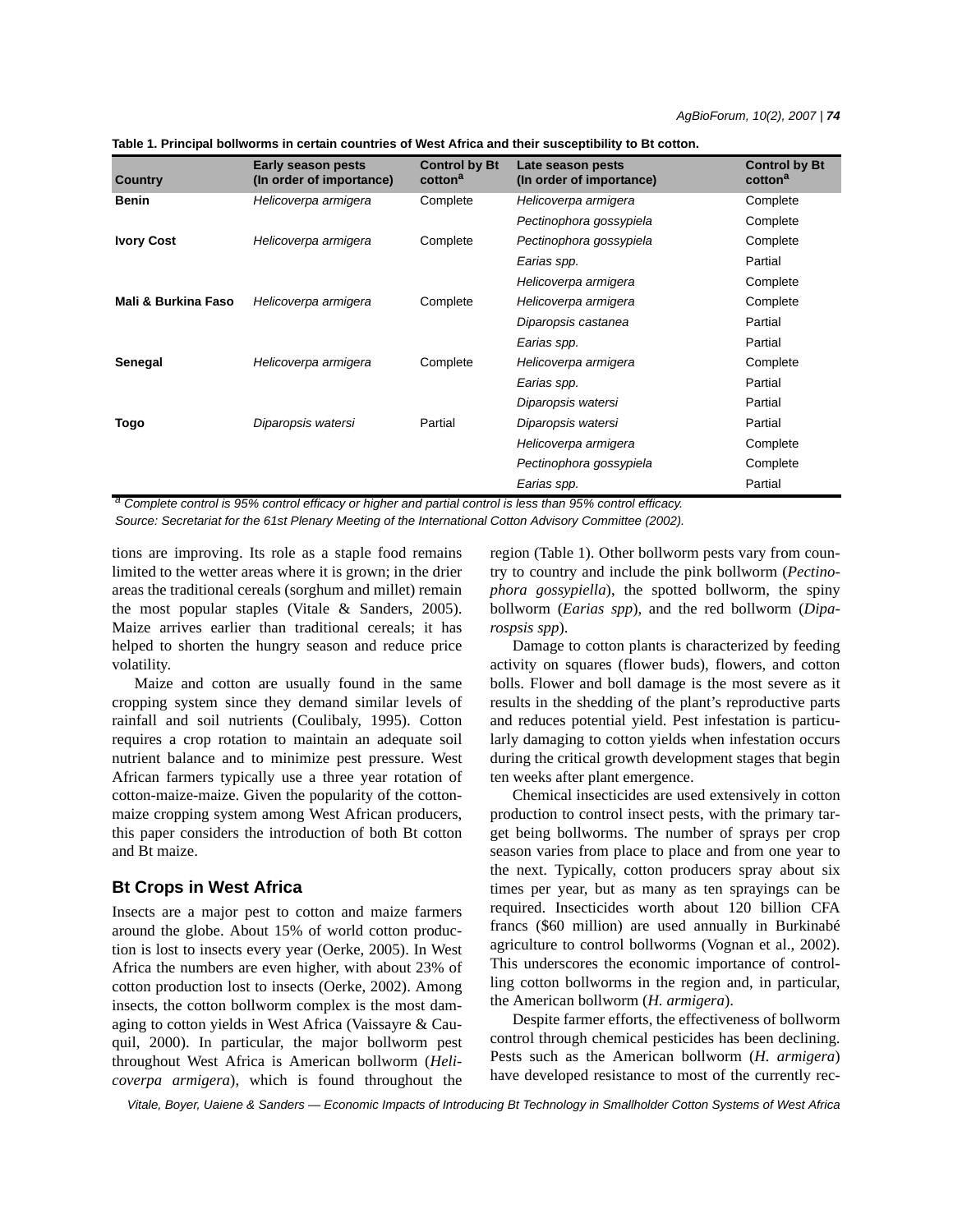ommended insecticides, including pyrethoids (Goldberger, Merrill, & Hurley, 2005; Martin, Chandre, Vaissayre, & Fournier, 2002). Nevertheless, West African farmers continue to use conventional insecticides in more intensive manners, even as they expand into more marginal agricultural lands. The increasing impotence of conventional insecticide approaches has frustrated cotton farmers, agricultural scientists, and policy makers. Bt cotton arrives at a time when all stakeholders are desperately searching for alternative and more efficient insect-control measures.

The most damaging pest species to West African cotton, the American bollworm, is completely controlled by Bt cotton (Table 1). While Bt cotton only partially controls some of the bollworm species, Bt cotton provides superior performance to conventional insecticide approaches and has been found to either eliminate or significantly reduce the number of chemical sprays used on conventional cotton in various parts of the world (Bennett et al., 2004; Hofs, Fok, & Vaissayre, 2006; Ismael, Bennett, & Morse, 2002; Qaim & de Janvry, 2005; Qaim & Matuschke, 2005; Morse, Bennett, & Ismael, 2004; Pray, Huang, Hu, & Rozelle, 2002; Thirtle, Beyers, Ismael, & Piesse, 2003; Traxler, Godoy-Avila, Falck-Zepeda, & Espinoza-Arellano, 2003). Bt cotton has already been shown to be effective in Africa. South African farmers in the Makhatini Flats have used Bt cotton since 2001. Success has been reported on both commercial and smallholder farms (Gouse, Pray, & Schimmelpfennig, 2004; Hofs et al., 2006; Ismael et al., 2002). Yield increases of roughly 25% have been achieved with Bt cotton, accompanied by reduced spraying costs of 66%. On average, the S. African farmer's income increased by \$137/ha.

Piercing and sucking insects also attack cotton plants but are less damaging than bollworms. The most common sucking pests are the jassids (*Empoasca facialis*) and aphids (*Aphis spp*). Since Bt is not toxic to the sucking insects, Bt cotton does not provide control for this group of insects. Cotton producers planting Bt cotton still need to control for sucking pests using sprays.

Burkina Faso has been the most progressive in West Africa. Regulations still prohibit farmers from planting Bt cotton, but monitored field trials are allowed. Monsanto's line of Bt cotton products, Bollgard, has undergone three years of field testing in Burkina Faso (Traoré, Sanfo, Traoré, & Koulibaly, 2006). Test results have been encouraging. On average Bollgard cotton has increased cotton yields by 20% over conventional cotton (Vitale et al., 2006). The corresponding demand for chemical insecticides dropped from six sprayings per

**Table 2. Resistance to different maize borers by different Bt constructs.**

| Lepidopteran maize borer |                                            |    |     |                 |  |
|--------------------------|--------------------------------------------|----|-----|-----------------|--|
| <b>Bt</b>                | construct C. partellus B. fusca calamistis |    | S.  | Е.<br>sacharina |  |
| Cry1B                    | Yes                                        | No | No  | No              |  |
| Cry1Ab                   | Yes                                        | No | Yes | Yes             |  |
| Cry1Ab-<br>1B            | Yes                                        | No | Yes | Yes             |  |
| $\sim$<br>- -            | $\overline{a}$                             |    |     |                 |  |

*Source: DeGrassi (2003).*

year to just two sprayings per year. Further research is expected to achieve more impressive yield increases. Existing Bt cotton varieties have been based on Monsanto's US cotton varieties. Their performances in South and West Africa have been sound, but Bt cultivars adapted to local conditions are expected to produce higher yields.

### *Bt Maize*

The lepidopteran stem borer is the most damaging insect known to attack maize plants. In West Africa, the two most prominent stem borers are the African stalk borer (*Busseola fusca)* and the spotted stem borer (*Chilo partellus)*. Less important, yet still damaging borers, include the pink stem borer (*Sesamia calamistis)* and the sugar cane borer (*Eldana saccharina*). Stem borers first attack the leaves on the maize plant and then bore into the stem and stalk. Once the pests have bored in, they inflict their damage. Stem borers interfere with the movement of water and metabolites through the plant's vascular system, which shunts its growth and development. The early attacks disrupt the plant's reproductive stage. Fertility is significantly decreased and farmers are left with less grain to harvest. Once inside the ear, the borers often damage maize tissue that enables fungi, particularly *Fusarium* species, to colonize. This rots the stalk and ear and promotes harmful mycotoxins to accumulate within the grain. Mycotoxins create phytosanitary concerns within the human food and animal feed chains and the risk of spreading disease in storage. Additional damage can result from lodging (stalk breakage) and maize ear-drop.

Maize corn borers are difficult to control with insecticides anywhere in the world. Only modest amounts of insecticides are used to control for maize stem borers, even in developed countries. In the US, about 18% of the total maize area is sprayed for stem borers (James, 2003). The limited control efficacy of chemical sprays prohibits wider use. Bt maize has been bioengineered to produce cry protein variants known to be effective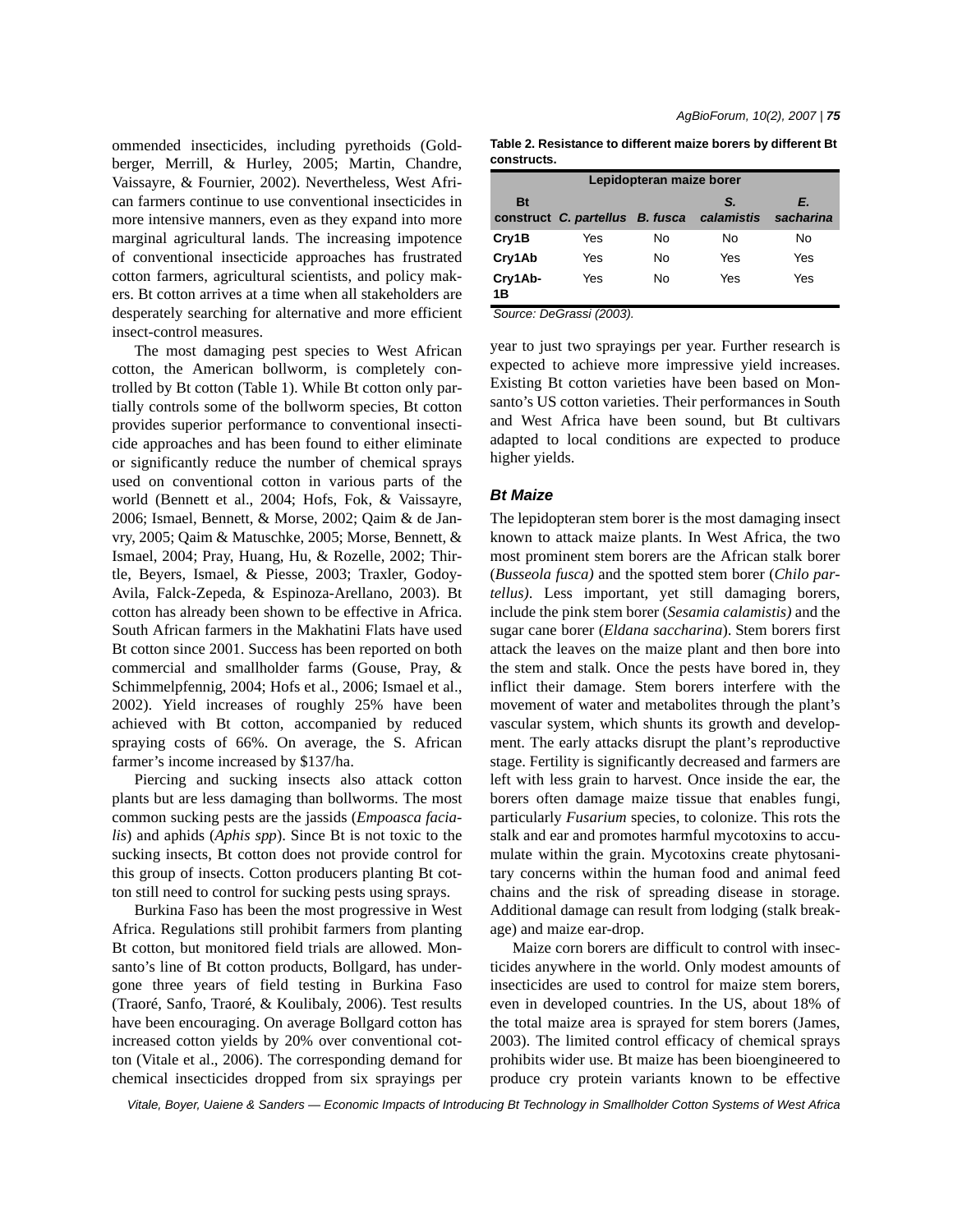against lepidopterean maize borers (Table 2). There are three cry proteins that are very effective against *C. Partellus*. Other stem borers are controlled only by a selected cry protein, and are resistant to the others. None of the cry genes have been found to be completely effective against *B. fusca* (De Groote et al., 2003).

Concerns over potential risks of Bt maize within the food and feed chains have led to opposition of Bt maize introduction throughout Africa (Pelletier, 2006). Bt maize is grown only by small scale farmers in South Africa, and in West Africa regulations even prohibit field trials. Yield gains from Bt maize in South Africa and elsewhere have been less apparent than in Bt cotton. On average, between 1996 and 2002, US maize producers increased yields by 5.2% using Bt maize (James, 2003). In S. Africa, yield gains of 10% were found during a three-year study period from 1999-2001 (James, 2003). In W. Africa, Bt maize is expected to produce larger yield gains since pest damage is much higher than in the US or S. Africa and W. African maize producers typically do not use any pest control. Given that pest damage from stem borers averages about 17% of maize yields in W. Africa, Bt maize is expected to provide yield gains of 15%.

## **Economic Impact Model: Methodology**

Impacts of Bt cotton and Bt maize are measured using the economic surplus method (Alston, Norton, & Pardey, 1995/1998). This is an approach used in other studies to assess the economic impacts of introducing Bt crops (Moschini, Lapan, & Sobolevsky, 1999; Traxler & Falck-Zepeda, 1999; Falck-Zepeda, Traxler, & Nelson, 2000; Elbehri & MacDonald, 2004; Huang, Hu, van Meijl, & van Tongeren, 2004; Jefferson-Moore & Traxler, 2005; Frisvold, Reeves, & Tronstad, 2006; Langyintuo & Lowenberg-DeBoer, 2006). Economic surplus is generated through new technology introduction: farmers increase market supply and produce at lower costs. The economic-surplus method places a monetary value on the increased supply and reduced production costs. A supply-demand framework is used to detail how markets respond to downward price pressure. Consumers obtain a surplus from purchasing their bundle of goods at a lower price. Producers obtain a surplus from selling greater quantities in the market and by reducing production costs. The consumer-surplus measure represents "freed resources" that can be transferred to other parts of the economy. The producer surplus (PS) is the sum of the additional rents that accrue to farmers' internal resources, as given by the model's shadow prices.

Empirical estimates of the economic impacts are obtained using an agricultural sector model. This is an equilibrium model that details how markets would respond to the introduction of Bt crops. It determines the new equilibrium following the introduction of Bt technology. Equilibrium is governed by well-established economic theory: it achieves the best outcomes for society under perfect competition (Samuelson, 1952). Consumers and producers are made as well-off as possible; consumers maximize utility at minimum cost and producers maximize profits. The model determines the long-run outcomes following technology introduction; it does not detail the dynamics of how equilibrium was established. Typically, early adopters will achieve large benefits that will dissipate as more producers adopt.

A distinguishing feature of the approach is the use of farm-level models. This allows farmers' decision making and socio-economic constraints to be included in analysis that is aggregate in nature. Farm-level effects are ignored in more standard approaches and remain hidden. In regions where income literally changes with the weather risk, this is an important issue. Risk is modeled using lexicographic preferences consistent with observed farmer behavior. Farmers will choose among their production alternatives beginning with their most important criteria, such as ensuring subsistence needs are met, rather than weighing the tradeoffs between multiple possible outcomes. Farmers secure income and staple food requirements before pursuing profit maximizing objectives. This captures the subsistence-oriented nature of production as household value of food and fiber are determined endogenously (DeJanvry, 1991). Household resource endowments on land, labor, and capital are modeled using constraint inequalities. Cotton places a strong demand on soil nutrients; nutrient balances are typically negative on cotton fields. Farmers rotate cotton with maize in three-year rotations. This rotational constraint is included in the model.

## *Model Empirical Structure*

Markets are modeled using supply and demand equations. Markets are included for the major standing crops and legumes: sorghum, millet, maize, cotton, rice, peanuts, and cowpeas. There are twelve regional markets in the model, one for each of the major urban areas throughout Mali. Trade-flows between regional markets are included within the model; they are governed by the transportation costs required to ship commodities from one market to another.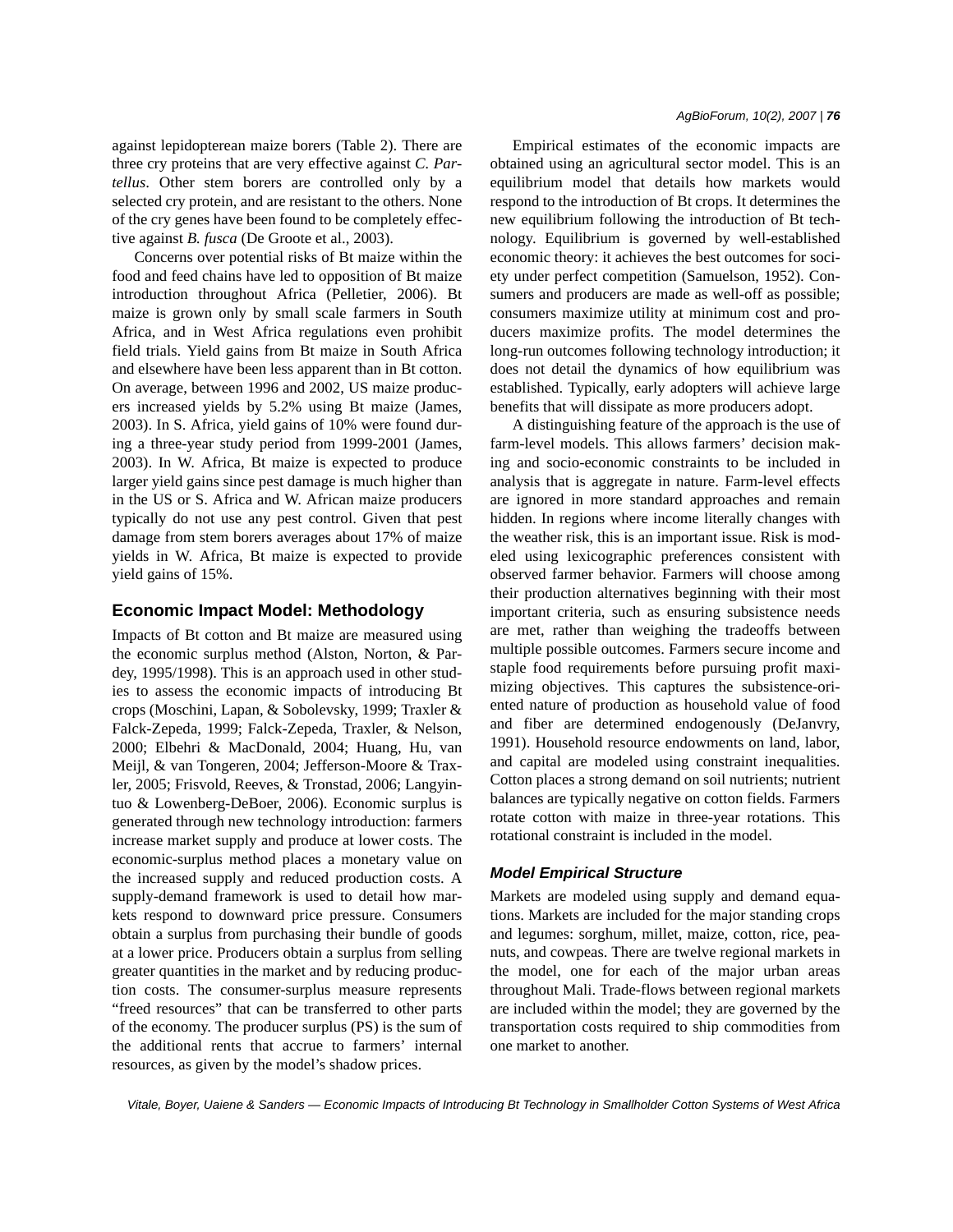| Table 3. Bt cotton yield increase and cost reduction data |  |  |
|-----------------------------------------------------------|--|--|
| used in model scenarios.                                  |  |  |

| <b>Variety</b>                 | <b>Pest</b><br>sprayings<br>(number/<br>year) | <b>Spraying</b><br>cost<br>(\$/ha) | <b>Cotton</b><br>yield:<br>(kg/ha) | <b>Bt cotton</b><br>yield<br>increase |
|--------------------------------|-----------------------------------------------|------------------------------------|------------------------------------|---------------------------------------|
| <b>Conventional</b>            | 6                                             | 60                                 | 1,200                              | $\overline{\phantom{a}}$              |
| <b>Bollgard<sup>®</sup></b> II | 2                                             | 20                                 | 1.440                              | $+20%$                                |

The model's empirical structure of the cotton and maize markets is worth noting. Nearly all of the cotton produced in the region (98%) is sold in the world market. Mali is a "small country" and does not have market power; the introduction of Bt cotton is not expected to change world cotton prices. *Cotton* demand is perfectly price *elastic*: cotton prices paid to farmers remain constant under the Bt cotton scenario. Maize markets are much the opposite of cotton; there are limited export opportunities. Nearly all of the maize produced is traded in domestic markets within Malian borders; maize imports are infrequent. *Maize* demand is largely price *inelastic*: prices can fall quickly with the introduction of Bt maize. Maize demand includes a storage component. Farmers let prices fall only so far before grain is held back in silos. Maize impacts are likely to accrue more to consumers and producers' impacts and will be governed more by cost reductions.

Adoption profiles are determined endogenously within the model. Adoption of Bt cotton and Bt maize are determined by farm profits. Bt cotton and Bt maize are introduced into the model under the biotech scenarios. For adoption to occur, Bt cotton and Bt maize must pass over a "profit hurdle" established by the embedded farm models: they must be more profitable than the conventional cotton and maize technology. The extent of adoption, hence, is dictated by how "high" this hurdle is. Adoption is influenced by farmers' decision making preferences, resource constraints, yield increases, costs, and prices. The model presumes farmers have complete information.

## *Model Data*

Bt cotton yield data is taken from recent field trials conducted by INERA, the national agricultural institute of Burkina Faso (Table 3). The field trials found that cotton yields increased by an average of 20% using Bollgard® II, Monsanto's Bt cotton variety. Field trials on Bt maize have not yet started in W. Africa. In its place, Bt maize data was obtained from S. Africa. Bt maize was presumed to increase yields by an average of 15% (James, ums greater than \$90/ha, there would be no adoption of Bt cotton.



**Figure 3. Economic impacts from the introduction of Bt cotton and Bt maize in Mali.**

*Source: Authors' economic model.*

2002). Other model data is documented in the Appendix.

## **Results**

The introduction of Bt cotton is expected to increase cotton yields by 20%. Under this scenario, the aggregate impacts on social welfare in Mali would reach \$45.7 million per year in the absence of a technology premium (Figure 3). Since nearly all of the cotton produced is exported to world markets, the change in social welfare accrues primarily to producers. As the technology fee charged to farmers *increases*, the aggregate impacts *decrease*. The Bt technology fee marginally affects aggregate impacts up to the \$60/ha level. Throughout this range, farmers' adoption of Bt cotton remains constant. This is evident from the curve in Figure 3 since the change in social welfare declines in a linear manner. The linear decline up to \$60/ha is due to the technology premium which extracts surplus from the producers and transfers it directly to the technology provider (seed company).

Bt cotton adoption begins to weaken beyond the \$60/ha level at which point social welfare declines more rapidly, indicating that the number of Bt cotton adopters has decreased. The economic model indicates that the decline in Bt cotton adoption would be fairly abrupt between technology premiums of \$60 and \$80 per hectare. Farmers in the marginal production areas would be the first to find Bt cotton unprofitable due to the increased technology premium. For technology premi-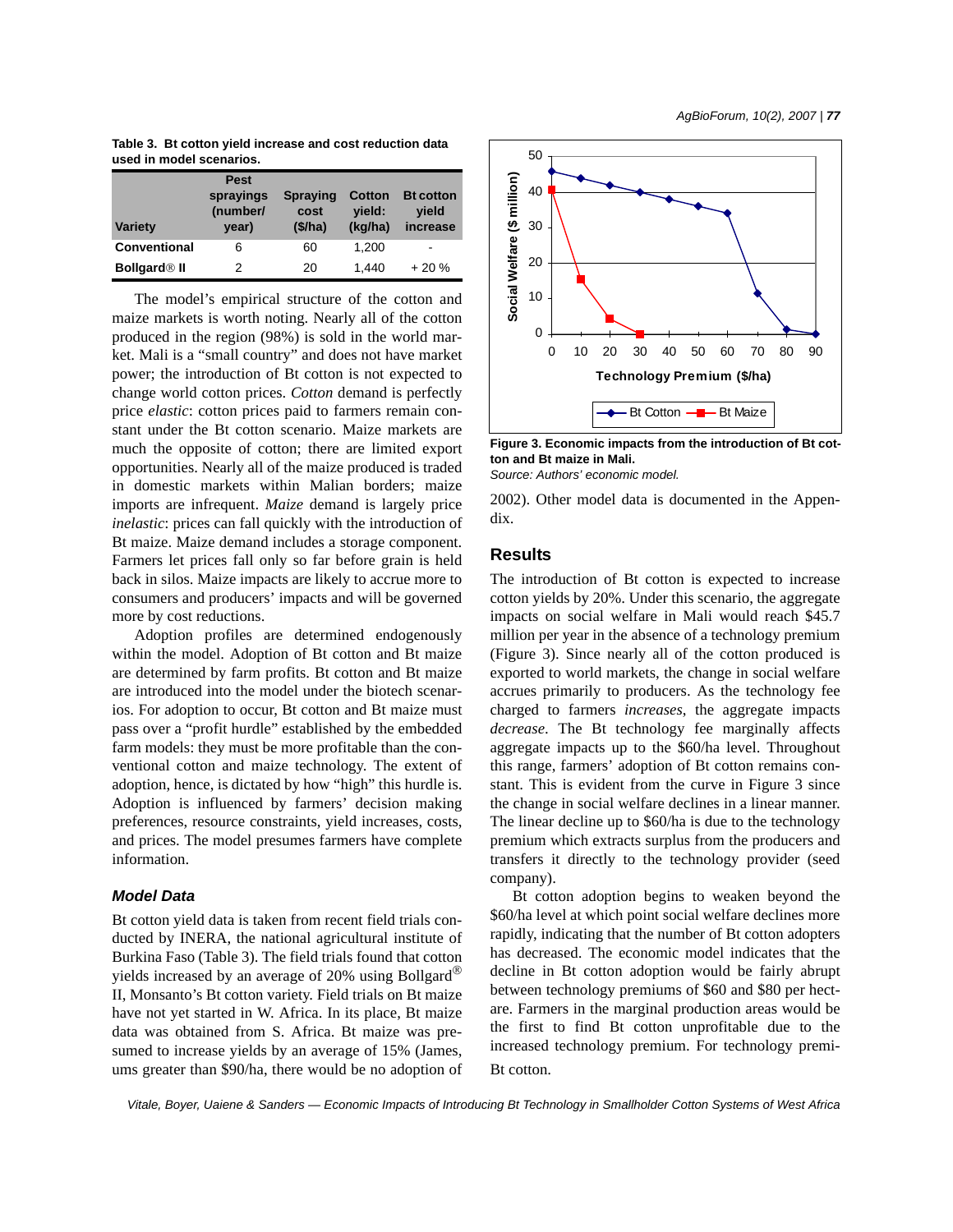|                  |          | Technology premium (\$/ha) |      |      |                  |      |      |          |             |             |
|------------------|----------|----------------------------|------|------|------------------|------|------|----------|-------------|-------------|
| <b>Group</b>     | $\bf{0}$ | 10                         | 20   | 30   | 40               | 50   | 60   | 70       | 80          | 90          |
|                  |          |                            |      |      | <b>Bt</b> cotton |      |      |          |             |             |
| <b>Producers</b> | 45.7     | 43.8                       | 41.8 | 39.9 | 38.0             | 36.0 | 34.1 | 11.4     | 1.2         | $\mathbf 0$ |
| Seed co.         | 0        | 1.9                        | 3.9  | 5.8  | 7.8              | 9.7  | 11.7 | 3.6      | 0.9         | 0           |
| <b>Total</b>     | 45.7     | 45.7                       | 45.7 | 45.7 | 45.8             | 45.7 | 45.8 | 15.0     | 2.1         | $\mathbf 0$ |
|                  |          |                            |      |      |                  |      |      |          |             |             |
|                  |          |                            |      |      | <b>Bt maize</b>  |      |      |          |             |             |
| <b>Consumers</b> | 32.7     | 12.3                       | 3.5  | 0    | 0                | 0    | 0    | $\Omega$ | 0           | $\mathbf 0$ |
| <b>Producers</b> | 7.6      | 2.9                        | 0.8  | 0    | 0                | 0    | 0    | $\Omega$ | 0           | $\mathbf 0$ |
| Seed co.         | 0        | 3.5                        | 1.2  | 0    | 0                | 0    | 0    | 0        | $\mathbf 0$ | $\mathbf 0$ |
| <b>Total</b>     | 40.3     | 18.7                       | 5.5  | 0    | 0                | 0    | 0    | 0        | 0           | 0           |

**Table 4. Economic impacts (\$ million) of introducing Bt cotton and Bt maize in Mali across an alternative range of technology premiums.** 

*Source: Author's economic model.*

The seed company providing the Bt cotton technology would gain at most \$11.7 million in revenue from the technology premium. The maximum revenue would occur at a technology premium of \$60/ha. Beyond this point, Bt cotton adoption would fall off too quickly for the seed company to capture any additional revenue. The model results indicate that the seed company would not have any incentive to use monopoly power and restrict the types of farmers to whom it would sell. At the technology premium where revenue is maximized, all of the cotton farmers would find it profitable to adopt Bt cotton. Moreover, the majority of the benefits from Bt cotton would remain with the Malian cotton producers. At the \$60/ha technology premium, the seed company would capture only 26% of the economic impacts from Bt cotton, with the producers capturing 74% (Table 4).

A \$60/ha technology premium would be significantly higher than the technology fee charged by Monsanto to smallholder farmers in developing countries. In 2006, Monsanto charged a technology premium of \$38/ ha for its Bt cotton (Bollgard) in S. Africa, \$22/ha *less* than the technology premium that could be charged in Mali according to the model (Brookes & Barfoot, 2005). However, the \$60/ha technology fee is less than Monsanto's technology fee in the US, which averaged about US\$83/ha in 2006 (Brookes & Barfoot, 2005).

The introduction of Bt maize is expected to increase maize yields by 15% over conventional maize. Under this scenario, the aggregate impacts on social welfare would reach \$40.3 million per year in the absence of a technology premium (Figure 3). Bt maize was found to be much more sensitive to the technology premium than Bt cotton. Even with a \$10/ha technology premium, social welfare would decline by 63% from \$40.3 to \$15.2 million (Table 4). At a technology premium of \$20/ha, social welfare would decrease to \$4.3 million, and there would be no adoption with a \$30/ha technology fee.

Since nearly all of the maize produced is consumed in domestic markets, the change in social welfare accrues to both Malian consumers and producers. Existing markets for maize are subsistence oriented with a low price elasticity of demand. The weak maize markets have difficulty absorbing surplus grains without a significant fall in prices. As a result of this, 81% of the social welfare accrues to Malian consumers, who gain \$32.7 million per year from the introduction of Bt maize. Producers would gain much less: \$7.6 million per year.

The seed company providing the Bt maize technology would gain at most \$3.5 million in revenue from the technology premium. The maximum revenue would occur at a technology premium for Bt maize of \$10/ha. Beyond the \$10/ha technology premium, Bt maize adoption would fall off too quickly for the seed company to capture any additional revenue. For instance, at \$20/ha the total revenue would fall from \$3.5 to \$1.2 million per year. As with Bt cotton, the model results indicate that the seed company would not have any incentive to use monopoly power and restrict the types of farmers to whom it would sell. The majority of the benefits from Bt maize would remain within Mali. The seed company would capture just 19% of the total economic impacts from Bt maize, with consumers capturing 66% and producers capturing 15% (Table 4).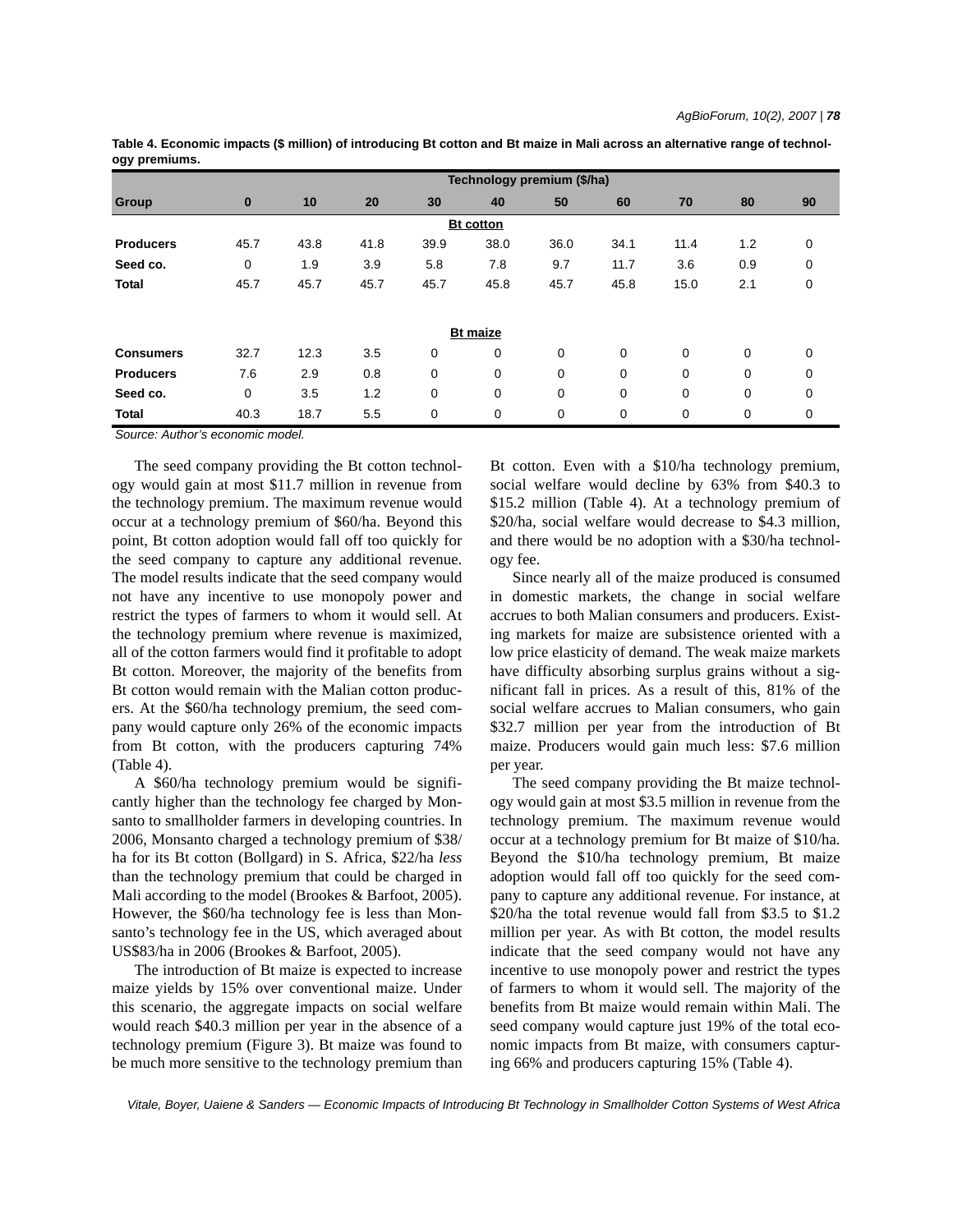A \$10/ha technology premium for Bt maize would be much lower than the technology fee charged by Monsanto to farmers in either developed or developing countries. In 2006, US farmers paid, on average, a technology fee of \$36/ha, and in S. Africa farmers paid \$30/ha (Brookes & Barfoot, 2005). With such a weak demand for Bt maize, as measured by the technology premium, it is questionable whether a technology provider would have adequate incentives to conduct business in the W. Africa region. It is likely that seed companies would wait until maize markets improved and became more commercialized, which would not only provide higher maize prices but would also promote improved maize technology.

The model results indicate that Bt cotton would provide larger aggregate impacts than Bt maize, about \$10.3 million more per year. The larger benefits generated by Bt cotton and its ability to maintain adoption at higher technology premiums are explained by a couple of factors. One is the greater profitability of cotton compared to maize. Cotton and maize have nearly the same yield in Mali, yet cotton is sold at a price  $(\$1.05 \text{ kg}^{-1})$  is nearly double that of the price of maize  $(\$0.60 \text{ kg}^{-1})$ . The other is that Bt maize farmers do not spray maize fields, unlike cotton farmers, so farmers could not reduce costs in this manner. Bt cotton saves producers on average \$38/ha on pest sprays (Vognan et al., 2002) in addition to the yield advantage it provides. The higher benefits and greater cost reductions provided by Bt cotton relative to Bt maize is consistent with results from studies in other parts of the world (Brookes & Barfoot, 2005).

## **Conclusions**

South African and Burkina Faso field trials have already demonstrated the technical merits of Bt crops in the African setting. The potential economic gains of Bt engineered crops have been shown to be substantial in this paper and others (Gouse et al., 2004; Hofs et al., 2006; Ismael et al., 2002). Yet experience has shown reluctance, often strongly voiced, to bioengineered crops in Africa, with the exception of S. Africa. This has been politicized into regulatory hurdles that often far surpass those established within the political landscapes of developed countries.

Getting Bt engineered crops into the hands of African farmers will require progressively minded policy makers. History has, moreover, shown a propensity towards politically based decisions that favor urban elites over the interests of farmers and low income peoples (Demery & Squire, 1996). Until prevailing attitudes are changed, African agricultural sectors will find it difficult to maintain any sort of competitive stance with the bioengineered-equipped farmers in other countries.

### **References**

- Abate, T., van Huis, A., & Ampofo, J. (2000). Pest management strategies in traditional agriculture: An african perspective. *Annual Review of Entomology*, *45*, 631–659.
- Ajayi, O.C., & Waibel, H. (2003, October). *Economic costs of occupational human health of pesticides among agricultural households in Africa*. Paper presented at the conference on Technological and Institutional Innovations for Sustainable Development, Gottingen, Germany.
- Alston, J.M., Norton, G.W., & Pardey, P.G.. (1995). *Science under scarcity: Principles and practice for agricultural research evaluation and priority setting.* Ithaca, NY: Cornell University Press. (Reprinted in 1998, Wallingford, U.K.: CAB International).
- Banwo, O., & Adamu, R. (2003). Insect pest management in African agriculture: Challenges in the current millenium. *Archives of Phytopathology and Plant Protection*, *36*, 59–68.
- Bennett, R., Ismael, Y., Morse, S., & Shankar, B. (2004). Reductions in insecticide use from adoption of Bt cotton in South Africa: Impacts on economic performance and toxic load to the environment. *Journal of Agricultural Science*, *142*(6), 665-74.
- Bingen, R. (1998). Cotton, democracy and development in Mali. *The Journal of Modern African Studies*, *36*(2), 265-285.
- Boulding, K. (1945). The concept of economic surplus. *The American Economic Review*, *35*, 851-869.
- Brookes, G., & Barfoot, P. (2005). GM crops: The global economic and environmental impact – The first nine years 1996-2004. *AgBioForum*, *8*(2&3), 187-196. Available on the World Wide Web: http://www.agbioforum.org.
- Cohen, J., & Paarlberg, R. (2002). Explaining restricted approval and availability of GM crops in developing countries. *AgBiotechNet*, 4, ABN 097. [Online]. Available on the World Wide Web: http://www.agbiotechnet.com/reviews/ Abstract.asp?ID=26.
- Coulibaly, O.N. (1995). *Devaluation, new technologies, and agricultural policies in the Sudanian and Sudano-Guinean zones of Mali*. Unpublished doctoral dissertation, Purdue University, West Lafayette, IN.
- Dalton, T.J. (1996). *Soil degradation and technical change in southern Mali*. Unpublished doctoral dissertation, Purdue University, West Lafayette, IN.
- DeGrassi, A. (2003, June). *Genetically modified crops and sustainable poverty alleviation in Sub-Saharan Africa: An assessment of current evidence*. Accra-North, Ghana: Third World Network-Africa.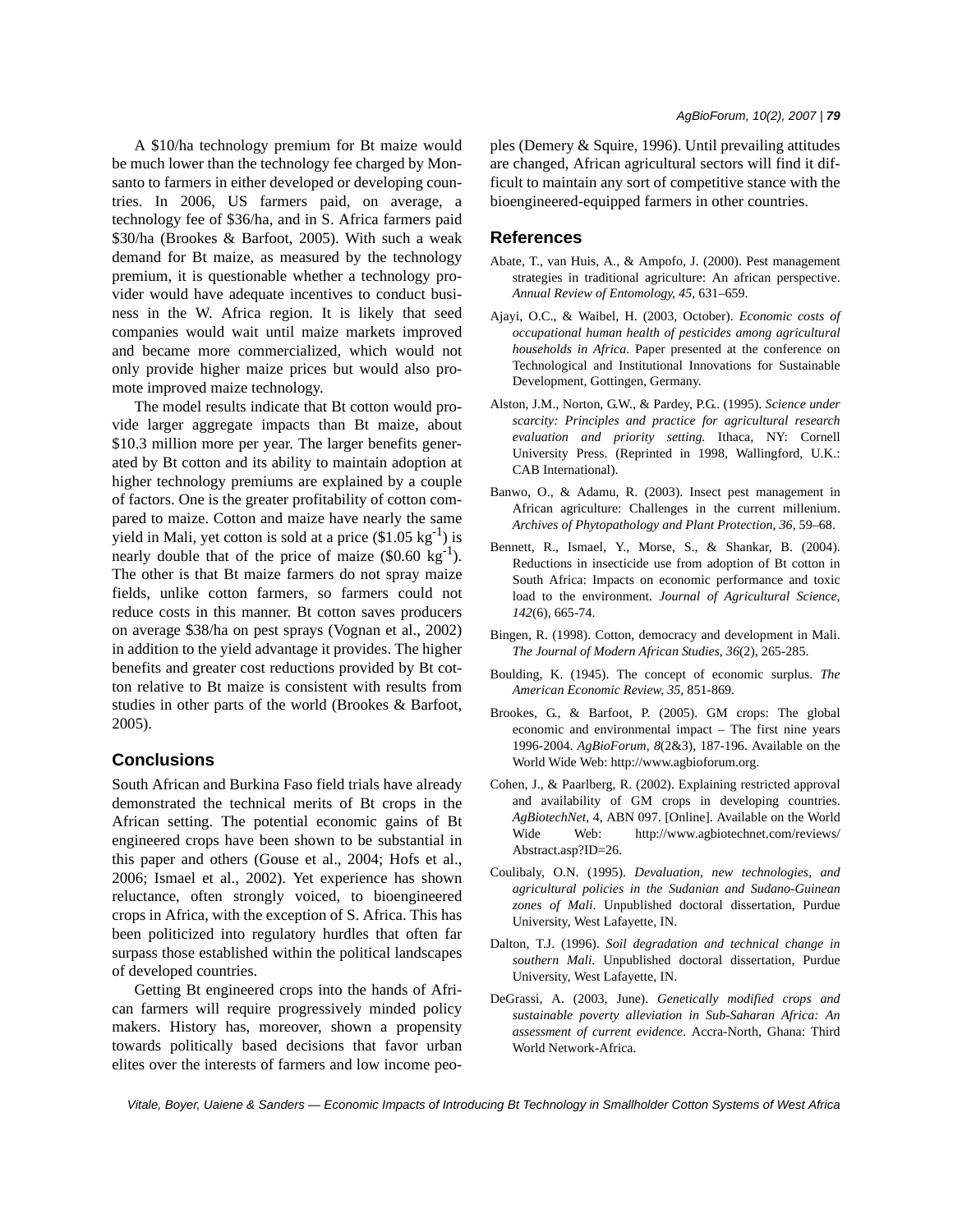- De Groote, H., Overholt, W., Ouma, J.O., & Mugo, S. (2003, August). *Assessing the potential impact of Bt maize in Kenya* using GIS based model. Paper presented at the 25<sup>th</sup> International Agricultural Economics Conference, Durban, South Africa.
- De Janvry, A., Fafchamps, M., & Sadoulet, E. (1991). Peasant household behaviour with missing markets: Some paradoxes explained. *The Economic Journal*, *101*(409), 1400-1417.
- Demery, L., & Squire, L. (1996). Macroeconomic adjustment and poverty in Africa: An emerging picture. *World Bank Research Observer*, *11*, 39-59.
- Drafor, I. (2003, August). *Pesticide use and consumer and worker safety: Experiences from Kenya and Ghana*. Paper presented at the 25th International Agricultural Economics Conference, Durban, South Africa.
- Elbehri, A., & MacDonald, S. (2004). Estimating the impact of transgenic Bt cotton on West and Central Africa: A general equilibrium approach. *World Development*, *32*, 2049-2064.
- Falck-Zepeda, J., Traxler, G., & Nelson, R. (2000). Surplus distribution from the introduction of a biotechnology innovation. *American Journal of Agricultural Economics*, *82*, 360-369.
- Food and Agriculture Organization of the United Nations, Statistics Division (FAOSTAT). (2006). *Statistical database on agricultural production*. Rome, Italy: Author.
- Frisvold, G., Reeves, J., & Tronstad, R. (2006). Bt cotton adoption in the United States and China: International trade and welfare effects. *AgBioForum*, *9*(2), 69-78. Available on the World Wide Web: http://www.agbioforum.org.
- Goldberger, J., Merrill, J., & Hurley, T. (2005). Bt corn farmer compliance with insect resistance management requirements in Minnesota and Wisconsin. *AgBioForum*, *8*(2&3), 151-160. Available on the World Wide Web: http:// www.agbioforum.org.
- Gouse, M., Pray, C., & Schimmelpfennig, D. (2004). The distribution of benefits from Bt cotton adoption in South Africa. *AgBioForum*, 7(4), 187-194. Available on the World Wide Web: http://www.agbioforum.org.
- Greenplate, J.T., Mullins, J.W., Penn, S.R., Dahm, A., Reich, B.J., Osborn, J.A., Rahn, P.R., Ruschke, L., & Shappley, Z.W. (2003). Partial characterization of cotton plants expressing two toxin proteins from *Bacillus thuringiensis*: Relative contribution, toxin interaction, and resistance management. *Journal of Applied Entomology*, *127*, 340-347.
- Hofs, J., Fok, M., & Vaissayre, M. (2006). Impact of BT cotton adoption on pesticide use by smallholders: A two-year survey in Makhatini Flats (South Africa). *Crop Protection*, *25*(9), 984-988.
- Hofte, H., & Whiteley, H.R. (1989). Insecticidal crystal proteins of *Bacillus thuringiensis*. *Microbiology Review*, *53*(2), 242- 255.
- Huang, J., Hu, R., van Meijl, H., & van Tongeren, F. (2004). Biotechnology boosts to crop productivity in China: Trade

and welfare implications. *Journal of Development Economics*, *75*, 27-54.

- Huesing, J., & English, L. (2004). The impact of Bt crops on the developing world. *AgBioForum*, *7*(1&2), 84-95. Available on the World Wide Web: http://www.agbioforum.org.
- Hulme, P. (2005). Adapting to climate change: Is there scope for ecological management in the face of a global threat? *Journal of Applied Ecology*, *42*, 784–794.
- Institut de l'Environnement et de Recherches Agricoles (INERA). (1999). *Résultats préliminaires des activités de recherche: Rapport campagne 1998-1999 [Preliminary results of the research activities: Report covering 1998-1999]*. Ouagadougou, Burkina Faso: Author.
- Ismael, Y., Bennett, R., & Morse, S. (2002). Benefits from Bt cotton use by smallholder farms in South Africa. *AgBioForum*, *5*(1), 1-5. Available on the World Wide Web: http://www.agbioforum.org.
- James, C. (2003). *Global review of commercialized transgenic crops: 2002 feature: Bt maize* (ISAAA Brief No. 29). Ithaca, NY: International Service for the Acquisition of Agri-Biotech Applications.
- James, C. (2006). *Global status of biotech crops in 2006* (ISAAA Brief No. 35). Ithaca, NY: International Service for the Acquisition of Agri-Biotech Applications.
- Jefferson-Moore, K.Y., & Traxler, G. (2005). Second-generation GMOs: Where to from here? *AgBioForum*, *8*(2&3), 143-150. Available on the World Wide Web: http:// www.agbioforum.org.
- Langyintuo, A.S., & Lowenberg-DeBoer, J. (2006). Potential regional trade implications of adopting Bt cowpea in west and central Africa. *AgBioForum*, *9*(2), 111-120. Available on the World Wide Web: http://www.agbioforum.org.
- MacIntosh, S.C., Stone, T.B., Sims, S.R., Hunst, P.L., Greenplate, J.T., Marrone, P.G., Perlak, F.J., Fischhoff, D.A., & Fuchs, R.L. (1990). Specificity and efficacy of purified *Bacillus thuringiensis* proteins against agronomically important insects. *Journal of Invertebrate Pathology*, *56*(2), 258-266.
- Martin, T., Chandre, O., Vaissayre, M., & Fournier, D. (2002). Pyrethroid resistance mechanisms in the cotton bollworm Helicoverpa armigera (Lepidoptera: Noctuidae) from West Africa. *Pesticide Biochemistry and Physiology*, *74*(1), 17-26.
- Maumbe, B.M., & Swinton, S.M. (2003). Hidden health costs of pesticides use in Zimbabwe's smallholder cotton growers. *Social Science and Medicine*, *57*, 559-1571.
- McCarl, B.A. (1982). Cropping activities in agricultural sector models: A methodological proposal. *American Journall of Agricultural Economics*, *64*, 768-772.
- McCarl, B.A., & Spreen, T.H. (1980). Price endogenous mathematical programming as a tool for sector analysis. *American Journal of Agricultural Economics*, *62*, 87-102.
- McMillan, D.E., Sanders, J.H., Koenig, D., Akwabi-Ameyaw, K., & Painter, T. (1998). New land is not enough: Agricultural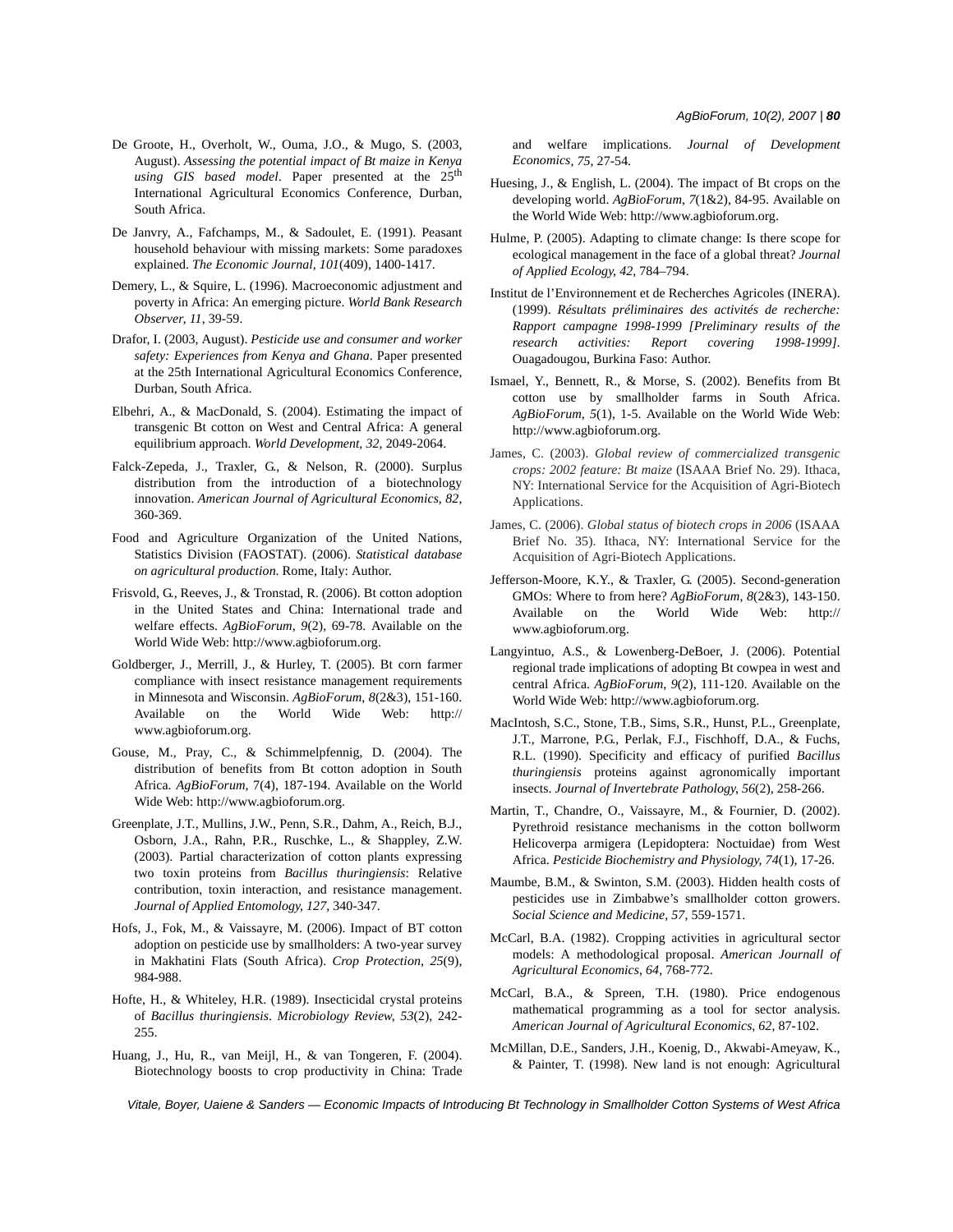performance of New Lands settlement in West Africa. *World Development*, *26*(2), 187-211.

- Morse, S., Bennett, R., & Ismael, Y. (2004). Why Bt cotton pays for small-scale farmers in South Africa. *Nature Biotechnology*, *22*, 379–80.
- Moschini, G., Lapan, H., & Sobolevsky, A. (1999). Trading technology as well as final products: Roundup Ready soybeans and welfare effects in the soybean complex. In R.E. Evenson, and V. Santaniello (Eds.), *The Shape of the Coming Agricultural Biotechnology Transformation: Strategic Investment and Policy Approaches from an Economic Perspective*. *Proceedings of the Third Conference of the International Consortium on Agricultural Biotechnology Research*, Wallingford, UK: CABI Publishing.
- Oerke, E.C. (2002). Crop losses due to pests in major crops. In *Crop protection compendium 2002: Economic impact*. Wallingford, UK: CAB International.
- Oerke, E. (2005). Centenary review crop losses to pests. *Journal of Agricultural Science*, *144*, 31-43.
- Paarlberg, R. (2001). *The politics of precaution: Genetically modified crops in developing countries*. Baltimore, MD: Johns Hopkins University Press.
- Paris, Q. (1979). Revenue and cost uncertainty, generalized meanvariance, and the linear complementarity problem. *American Journal of Agricultural Economics*, *61*, 268-275.
- Pelletier, D. (2006). FDA's regulation of genetically engineered foods: Scientific, legal and political dimensions. *Food Policy*, *31*, 570-591.
- Perlak, F.J., Deaton, R.W., Armstrong, T.A., Fuchs, R.L., Sims, S.R., Greenplate, J.T., & Fischhoff, D.A. (1990). Insect resistant cotton plants. *Bio/Technology*, *8*, 939-943.
- Pimentel, D. (1993). Climate changes and food supply. *Forum for Applied Research and Public Policy*, *8*(4), 54-60.
- Pray, C., Huang, J., Hu, R., & Rozelle, S. (2002). Five years of Bt cotton in China—The benefits continue. *The Plant Journal*, *31*, 423–30.
- Qaim, M., & De Janvry, A. (2005). Bt cotton and pesticide use in Argentina: Economic and environmental effects. *Environment and Development Economics*, *10*, 179–200.
- Qaim, M., & Matuschke, I. (2005). Impacts of genetically modified crops in developing countries: A survey. *Quarterly Journal of International Agriculture*, *44*, 207–227.
- Rutherford, T. (1995). Extension of GAMS for complementarity problems arising in applied economic analysis. *Journal of Economic Dynamics and Control*, *19*, 1299-1324.
- Samuelson, P.A. (1952). Spatial price equilibrium and quadratic programming. *American Economic Review*, *42*, 283-303.
- Sanders, J.H., Ramaswamy, S., & Shapiro, B.I. (1996). *The economics of agricultural technology in semi-arid Sub-Saharan Africa*. Baltimore, MD: Johns Hopkins Press.
- Secretariat for the 61<sup>st</sup> Plenary Meeting of the International Cotton Advisory Committee. (2002, October). *Report on Production Practices*, Cairo, Egypt.
- Sharples, J., & Schaller, W. (1968). Predicting short-run aggregate adjustment to policy alternatives. *Journal of Farm Economics*, *50*, 1523-1537.
- Sims, S.R. (1997). Host activity spectrum of the Cry2A *Bacillus thuringiensis* susb. *kurstaki* protein: Effects on Lepidoptera, Diptera, and non-target arthropods. *Southwest Entomology*, *22*, 395–404.
- Smale, M., Zambrano, P., & Cartel, M. (2006). Bales and balance: A review of methods used to assess the economic impact of Bt cotton on farmers in developing economies. *AgBioForum*, *9*(3), 195-212. Available on the World Wide Web: http:// www.agbioforum.org.
- Spielman, D.J. (2007). Pro-poor agricultural biotechnology: Can the international research system deliver the goods? *Food Policy*, *32*, 189-204.
- Takayama, T., & Judge, G.G. (1964). Equilibrium among spatially separated markets: A reformulation. *Econometrica*, *32*(4), 510-524.
- Tanyeri-Abur, A., McCarl, B., Chang, C., Knutson, R., Peterson, E., & Coble, K. (1993). An analysis of possible US sugar import policy revisions. *Review of Agricultural Economics*, *35*, 255-268.
- Thirtle, C., Beyers, L., Ismael, Y., & Piesse, J. (2003). Can GMtechnologies help the poor? The impact of Bt cotton in Makhathini Flats, KwaZulu-Natal. *World Development*, *31*, 717–732.
- Traxler, G., & Falck-Zepeda, J. (1999). The distribution of benefits from the introduction of transgenetic cotton varieties. *AgBioForum*, *2*(2), 94-98. Available on the World Wide Web: http://www.agbioforum.org.
- Traxler, G., Godoy-Avila, S., Falck-Zepeda, J., & Espinoza-Arellano, J. (2003). Transgenic cotton in Mexico: Economic and environmental impacts. In N. Kalaitzandonakes (Ed.), *Economic and Environmental Impacts of First Generation Biotechnologies.* (pp. 183–202). New York, NY: Kluwer Academic Publishers.
- Traoré, D., Héma, O., & Ilboudo, O. (1998). *Entomologie et expérimentation phytosanitaire. Rapport annuel campagne agricole 1998-1999 [Entomology and phytosanitary experimentation. Annual agricultural report for the period of 1998-1999]*. p. 120-179.
- Traoré, O., Sanfo, D., Traoré, K., & Koulibaly, B. (2006). The Effect of Bt gene on cotton productivity, ginning rate and fiber characteristics under Burkina Faso cropping conditions (Working Paper). Bobo Dialasso, Burkina Faso: Institut de l'Environnement et de Recherches Agricoles (INERA).
- Vaissayre, M., & Cauquil, J. (2000). *Principaux ravageurs et maladies du cotonnier en Afrique au Sud du Sahara [Destructive insects and diseases of the cotton plant in Africa to the South of the Sahara]*. Montpellier, France: CIRAD.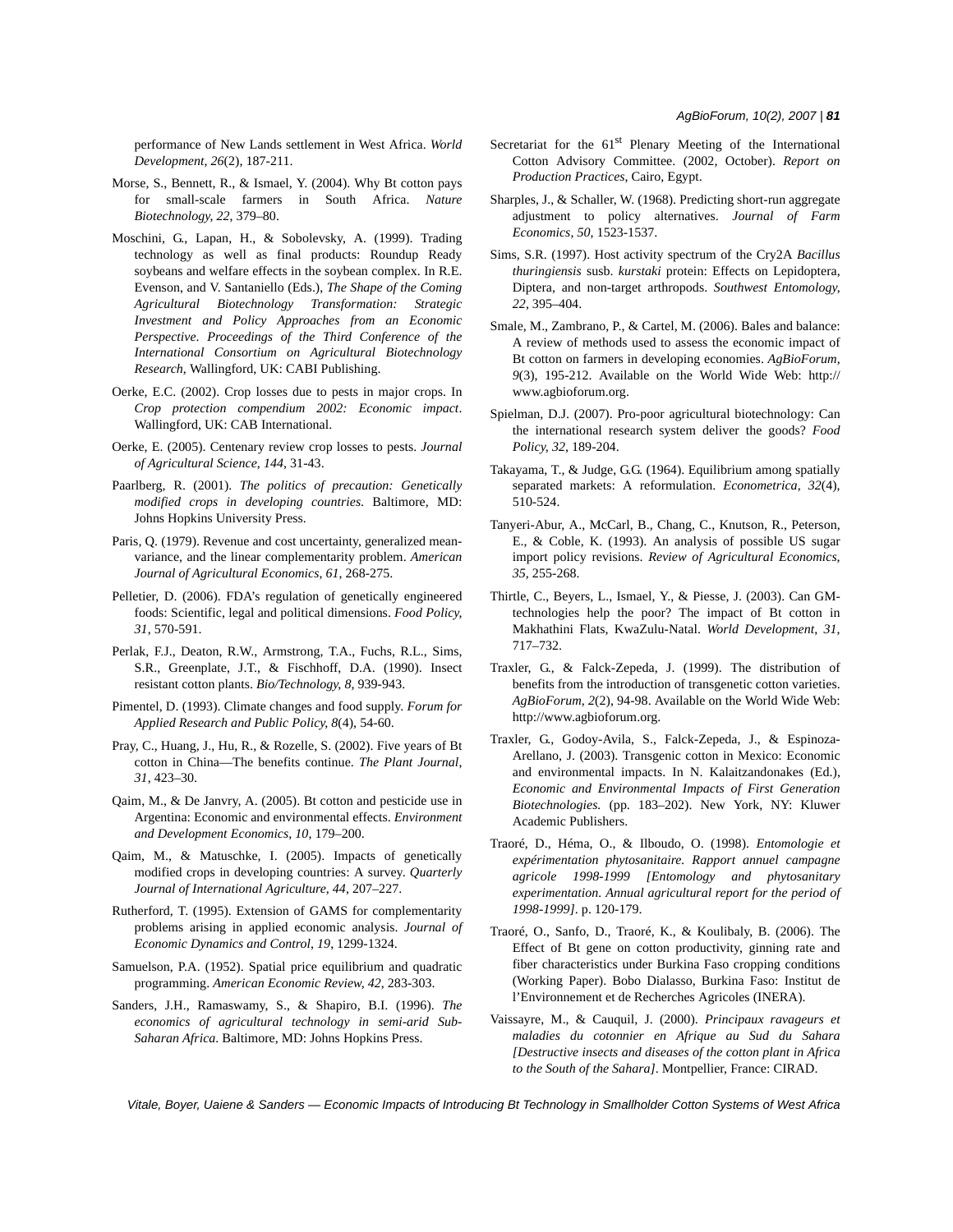- Vitale, J. (2001). *Economic impacts of new sorghum and millet technologies in Mali*. Unpublished doctoral dissertation, Purdue University, West Lafayette, IN.
- Vitale, J., & Bessler, D. (2006). On the discovery of millet prices in Mali. *Papers in Regional Science*, *85*, 139-162.
- Vitale, J., Glick, H., Greenplate, J., Abdennadher, M., & Traoré, O. (2006, July). *The Bollgard II field trials in Burkina Faso: Measuring how Bt cotton benefits West African farmers.* Paper paper presented at the  $10<sup>th</sup>$  Annual International Consortium on Agricultural Biotechnology Research Conference, Ravello, Italy.
- Vitale, J., & Sanders, J. (2005). New markets and technological change for the traditional cereals in Sub-Saharan Africa: The Malian case. *Agricultural Economics*, *32*, 111-129.
- Vognan, G., Ouédraogo, M., & Ouédraogo, S. (2002). *Description de la filière cotonnière au Burkina Faso. Rapport intermédiaire [Description of the cotton system in the Burkina Faso region. Intermediary report]*. Bobo Dialasso, Burkina Faso: Institut de l'Environnement et de Recherches Agricoles (INERA).
- Zerbe, N. (2004). Feeding the Famine? American food aid and the GMO debate in southern Africa. *Food Policy*, *29*(6), 593-608.

#### **Appendix: Simulation Model Structure**

The introduction of Bt crops is analyzed using an agricultural sector model (McCarl & Spreen, 1980). The agricultural sector model (ASM) maximizes social welfare (SW) of consumers and producers at the national level using the method of economic surplus (Boulding, 1945). The economic surplus approach defines SW as the sum of consumer surplus (CS) and producer surplus (PS). The objective of the ASM is given by

$$
MaxSW = \sum_{R} (CS + PS)
$$
 (1)

which states that the sum of CS and PS is maximized across the region (R) producing regions. In this model each R is considered to include only a single market.

The ASM calculates SW in each region using the area beneath the consumer demand curve and the area above the producer supply curve (Tanyeri-Abur et al., 1993). In this form SW is written as

$$
MaxSW = \sum_{i} \sum_{R} \int_{0}^{Q^*} (P^{-1}(Q_{D,i}^R) - S(Q_{S,i}^R)) dQ
$$
 (2)

which states that SW is maximized in each region by integrating the difference between the inverse demand curve,  $P^{-1}(Q_{D,i}^R)$ , and the producer supply curve,

. The area of integration is from zero to the quantity traded in the market,  $Q^*$ . Since ASM includes multiple crops, SW is summed over each of the  $i^{th}$  crops in the region.  $S(Q_{S,i}^R)$ . The area of integration quantity traded in the market,  $Q^*$ 

Market equilibrium is established in each of region using the principle of SW maximization (Samuelson, 1952). Conditions are included in ASM to assure that markets clear, or equivalently that market supply meets or exceeds demand. Inter-regional trade is included in the empirical model (Takayama & Judge, 1964), but is not included in the description of the theoretical model. The market clearing conditions are given by

$$
Q_{S,i}^R \ge Q_{D,i}^R \tag{3}
$$

which states that market supply,  $Q_{S,i}^n$ , must be genetically engineered to market demand,  $O_n^R$ . The shadow value,  $\lambda_i^k$ , on Equation 3 has an important interpretation:  $\lambda^R$  represents the market price of the last good that was consumed and produced in the region R.  $\mathcal{Q}_{S,i}^{\mathit{R}}$ igneered to market demand,  $Q_{D,i}^R$ , on Equation 3 has an import

ASM determines supply using linear programming models of representative farm households in each region (McCarl, 1982; Sharples & Schaller, 1968; Vitale, 2001). Mixed complementary programming (MCP) is used to embed the farm models into the regional portions of the ASM (Rutherford, 1995). MCP is a programming approach that can be considered to simultaneously solve for both the primal and dual variables of a math programming formulation (Paris, 1979). Similar to traditional math programming, relationships among variables are expressed using strict equalities and inequalities. Each inequality has an associated shadow value and is subject to the complementary slackness condition. Typically in economics, MCP is used to solve the Kuhn-Tucker optimality conditions, which is a set of inequalities among primal and dual variables.

In this application, MCP enables prices from each regional market,  $\lambda_i^k$ , to be fed directly to the farm programming models. Without this feature, the farm programming models would be unable to determine production practices since prices would be unknown. The first-order conditions of the farm programming model are given by  $\lambda_i^R$ 

$$
\lambda_i^R \ge \sum_j C_{i,j} + \sum_l \mu_l A_{i,j,l} \tag{4}
$$

$$
AX \leq B \tag{5}
$$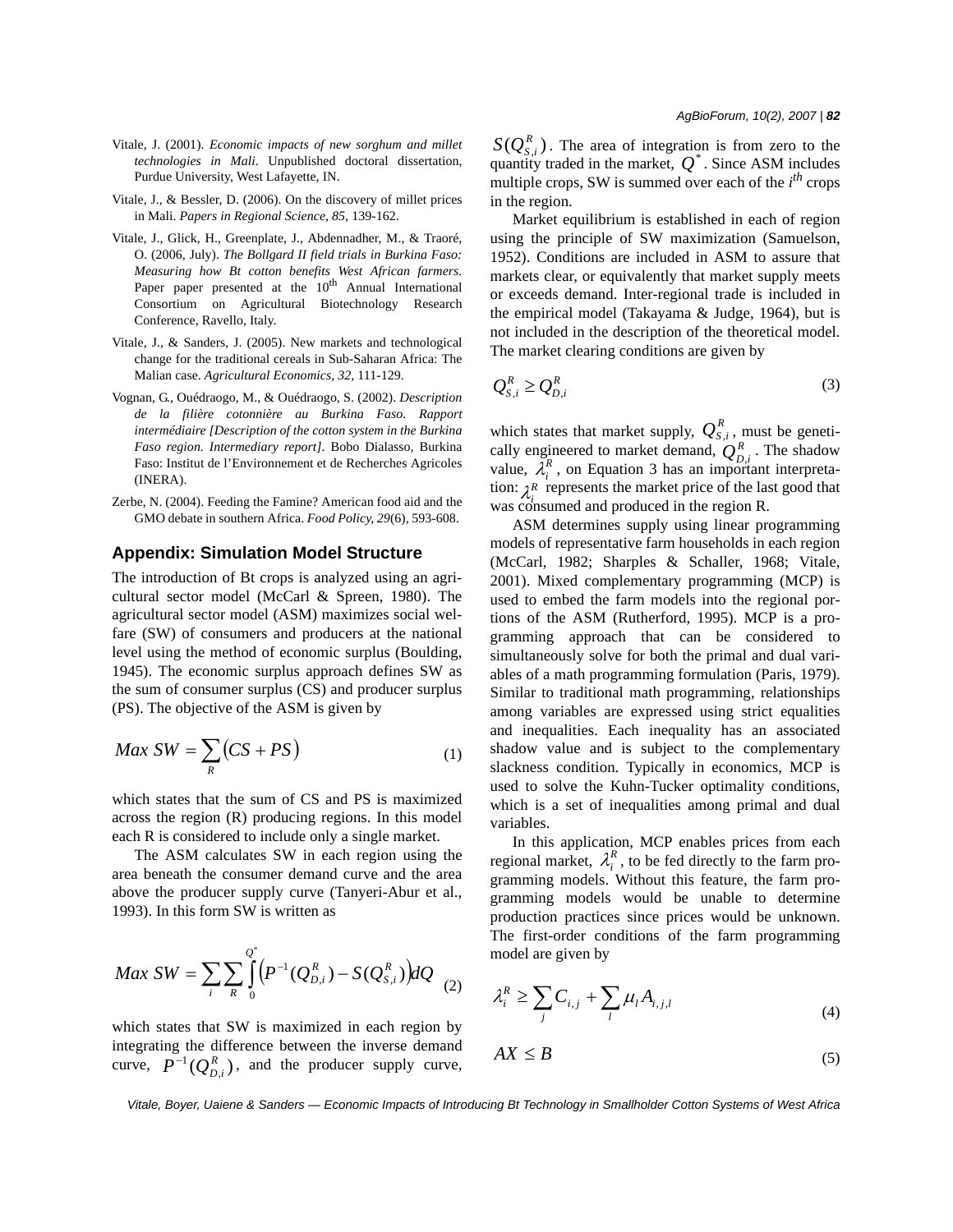| <b>Regional Market</b> | <b>Production area</b><br>(ha) | <b>Average cotton</b><br>yield (kg/ha) | Average maize yield<br>(kg/ha) | Average farm size<br>(ha) | <b>Maize price</b> |
|------------------------|--------------------------------|----------------------------------------|--------------------------------|---------------------------|--------------------|
| <b>Bamako</b>          | 309,880                        | 1,132                                  | 1,423                          | 16.8                      | 76                 |
| Tombouctou             | 15,769                         |                                        |                                | 3.6                       | 102                |
| <b>Bougouni</b>        | 305,315                        | 1,176                                  | 1,394                          | 11.7                      | 78                 |
| Kadiolo                | 70,164                         | 1,032                                  | 1,284                          | 10.5                      | 75                 |
| <b>Sikasso</b>         | 108,806                        | 1,165                                  | 1,427                          | 18.9                      | 71                 |
| Koutiala               | 356,018                        | 1,103                                  | 1,263                          | 21.5                      | 74                 |
| San                    | 241,354                        | $\overline{\phantom{a}}$               |                                | 13.2                      | 82                 |
| Segou                  | 606,593                        | ۰                                      | $\overline{\phantom{a}}$       | 17.1                      | 81                 |
| Mopti                  | 462,688                        | ٠                                      | $\overline{\phantom{a}}$       | 14.4                      | 89                 |
| Kita                   | 292,187                        | $\qquad \qquad \blacksquare$           |                                | 13.2                      | 86                 |
| Kayes                  | 165,218                        | ۰                                      | $\overline{\phantom{a}}$       | 15.3                      | 81                 |
| Gao                    | 141,379                        | ۰                                      |                                | 3.9                       | 105                |
| <b>Total/ave</b>       | 3,075,371                      | 1,122                                  | 1,358                          | 13.3                      | 83.3               |

**Table 5. ASM data used in developing the regional production areas and markets.**

*Source: Malian Statistical Services.*

where  $C_i$ , is the out-of-pocket cost of producing the *i*<sup>th</sup> crop with the  $j^{th}$  technology alternative;  $A_{i,i,l}$  is the technical coefficient for the  $l^{th}$  resource;  $\mu_l$  is the shadow value for the  $l^{th}$  resource; **X** is the vector of the crop acreages planted, and; **B** is the vector of resource availability. ASM assembles the the Kuhn-Tucker optimality conditions from Equation 2 through Equation 5 and develops a MCP formulation from them.  $C_{i,j}$  $A_{i,j,l}$  $\mu_{_l}$ 

ASM has three primary decision variables: (1) acres produced on each representative farm household, (2) market prices for each crop, and (3) the quantity traded (purchased/sold) in each market. Once the decision variables are determined ASM calculates SW using Equation 2 above. The economic impacts of introducing Bt cotton and Bt maize are calculated using the change in SW. ASM is run initially under baseline conditions to establish SW under conventional crop technology. Bt cotton and Bt maize are then introduced into ASM, which is solved to predict SW under biotechnology. The change in SW is determined as the difference between SW with and without the introduction of biotechnology.

## *ASM Model Data*

ASM is a fairly large model and that requires data from various sources (Vitale, 2001). Data on the regional aspects of the model were obtained from various statistical service departments in Mali (Vitale, 2001). This provided information on population, production areas, crop yields, and market prices (Table 5). Geographic Information Systems (GIS) techniques were used to perform **Table 6. Labor demand coefficients for the crop production enterprises included in the (man-hours/ha).**

| <b>Activity</b>                                                                                              | Crop                                                                                                                                                                                                                                                                                                                                                                                                                                                                  | Unit demand                               |
|--------------------------------------------------------------------------------------------------------------|-----------------------------------------------------------------------------------------------------------------------------------------------------------------------------------------------------------------------------------------------------------------------------------------------------------------------------------------------------------------------------------------------------------------------------------------------------------------------|-------------------------------------------|
| <b>Manure application</b>                                                                                    | All                                                                                                                                                                                                                                                                                                                                                                                                                                                                   | 16                                        |
| Ridging                                                                                                      | All                                                                                                                                                                                                                                                                                                                                                                                                                                                                   | 40                                        |
| <b>Tied ridging</b>                                                                                          | All                                                                                                                                                                                                                                                                                                                                                                                                                                                                   | 75                                        |
| Seeding                                                                                                      | All                                                                                                                                                                                                                                                                                                                                                                                                                                                                   | 8                                         |
| Weeding                                                                                                      | All                                                                                                                                                                                                                                                                                                                                                                                                                                                                   | 35                                        |
| Inorganic fertilizer application                                                                             | All                                                                                                                                                                                                                                                                                                                                                                                                                                                                   | 8                                         |
| Mounding                                                                                                     | All                                                                                                                                                                                                                                                                                                                                                                                                                                                                   | 44                                        |
| <b>Harvest</b>                                                                                               | Cotton                                                                                                                                                                                                                                                                                                                                                                                                                                                                | 450                                       |
| <b>Harvest</b>                                                                                               | Cowpea                                                                                                                                                                                                                                                                                                                                                                                                                                                                | 375                                       |
| <b>Harvest</b>                                                                                               | Groundnut                                                                                                                                                                                                                                                                                                                                                                                                                                                             | 450                                       |
| <b>Harvest</b>                                                                                               | Maize                                                                                                                                                                                                                                                                                                                                                                                                                                                                 | 210                                       |
| <b>Harvest</b>                                                                                               | Sorghum                                                                                                                                                                                                                                                                                                                                                                                                                                                               | 150                                       |
| <b>Harvest</b><br>$\mathbf{u}$ $\mathbf{u}$ $\mathbf{u}$ $\mathbf{u}$ $\mathbf{u}$ $\mathbf{u}$ $\mathbf{u}$ | Millet<br>$\lambda$ , $\lambda$ , $\lambda$ , $\lambda$ , $\lambda$ , $\lambda$ , $\lambda$ , $\lambda$ , $\lambda$ , $\lambda$ , $\lambda$ , $\lambda$ , $\lambda$ , $\lambda$ , $\lambda$ , $\lambda$ , $\lambda$ , $\lambda$ , $\lambda$ , $\lambda$ , $\lambda$ , $\lambda$ , $\lambda$ , $\lambda$ , $\lambda$ , $\lambda$ , $\lambda$ , $\lambda$ , $\lambda$ , $\lambda$ , $\lambda$ , $\lambda$ , $\lambda$ , $\lambda$ , $\lambda$ , $\lambda$ , $\lambda$ , | 150<br>$\sim$ $\sim$ $\sim$ $\sim$ $\sim$ |

*Sources: Coulibaly (1995), Dalton (1996), Vitale (2001).*

ded farm models to the regional markets. The total cultivated area surrounding each of the primary markets included in the model was estimated using the Cropland Use Intensity (CUI) data layer (Vitale & Bessler, 2006). The average farm size within each region was then calculated using household demographic data. Cotton is sold by farmers to government-owned ginning facilities at a price of \$0.40 per lb for seed cotton.

The farm-household programming models were parameterized using field data that was collected from farmer surveys (Coulibaly, 1995; Dalton, 1996; Vitale,